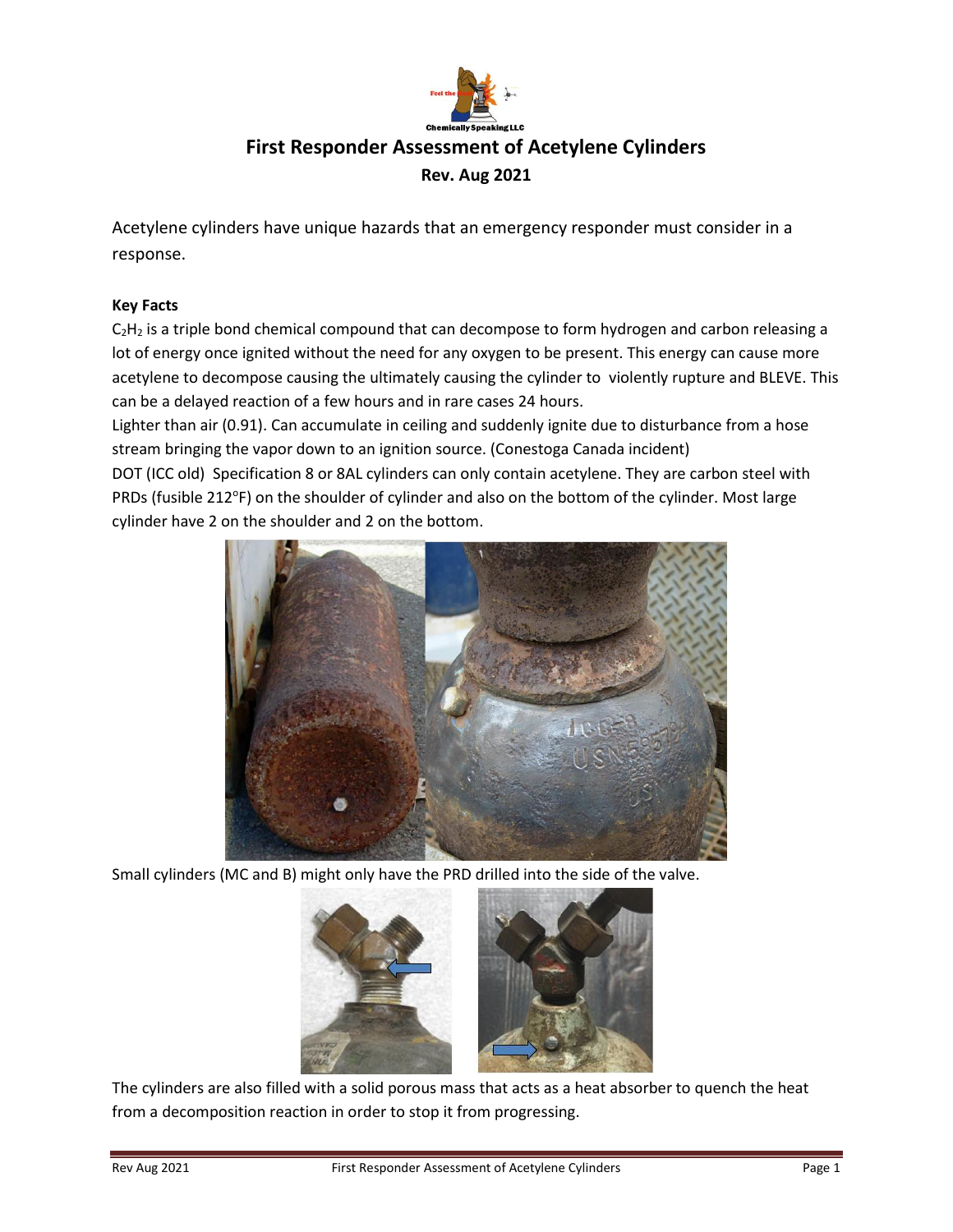![](_page_1_Picture_0.jpeg)

Most porous masses were previously made from asbestos since it is much more effective in controlling the decomposition due to superior physical characteristics. The porous mass is now made with a clay material with many microcavities. When a cylinder ruptures, all of the porous mass will be propelled out of the cylinder contaminating the area if it contained asbestos.

The acetylene is dissolved in acetone or DMF that is absorbed in the porous mass. Pressure of a full cylinder is 250 psig. Acetylene must not be handled above 15 psig in use as it can violently decompose at pressures above this. This decomposition can transition into a detonation in improperly design systems or cavities.

When the acetylene is used, it desorbs from the acetone or DMF. This is why it is an urban legend that a acetylene cylinder that is lying horizontal is unsafe. It is because if it is used while horizontal the acetone or DMF also comes out creating a smoky flame. It should be stood vertical and allow 10-15 minutes for the acetylene and acetone or DMF to equilibrate before using.

Unlike liquefied compressed gases, the cylinder frostline is not a good indicator of cylinder contents since is reflects the cold acetone or DMF not the acetylene. The cylinder in the incident below is close to 0 psig.

![](_page_1_Picture_5.jpeg)

Cylinders in which the PRD has melted and the gas is on fire, should be allowed to burn in place. Never extinguish the fire. This will not be effective and could cause a safety problem due to an explosive environment being created. Even in open air, acetylene/air mixtures can detonate.

The decomposition reaction releases tremendous amounts of energy and may generate temperatures between 5072° and 5252° F. When the decomposition takes place in a cylinder with the valve closed the byproduct hydrogen creates an "inert" blanket around the area slowing the decomposition by starving it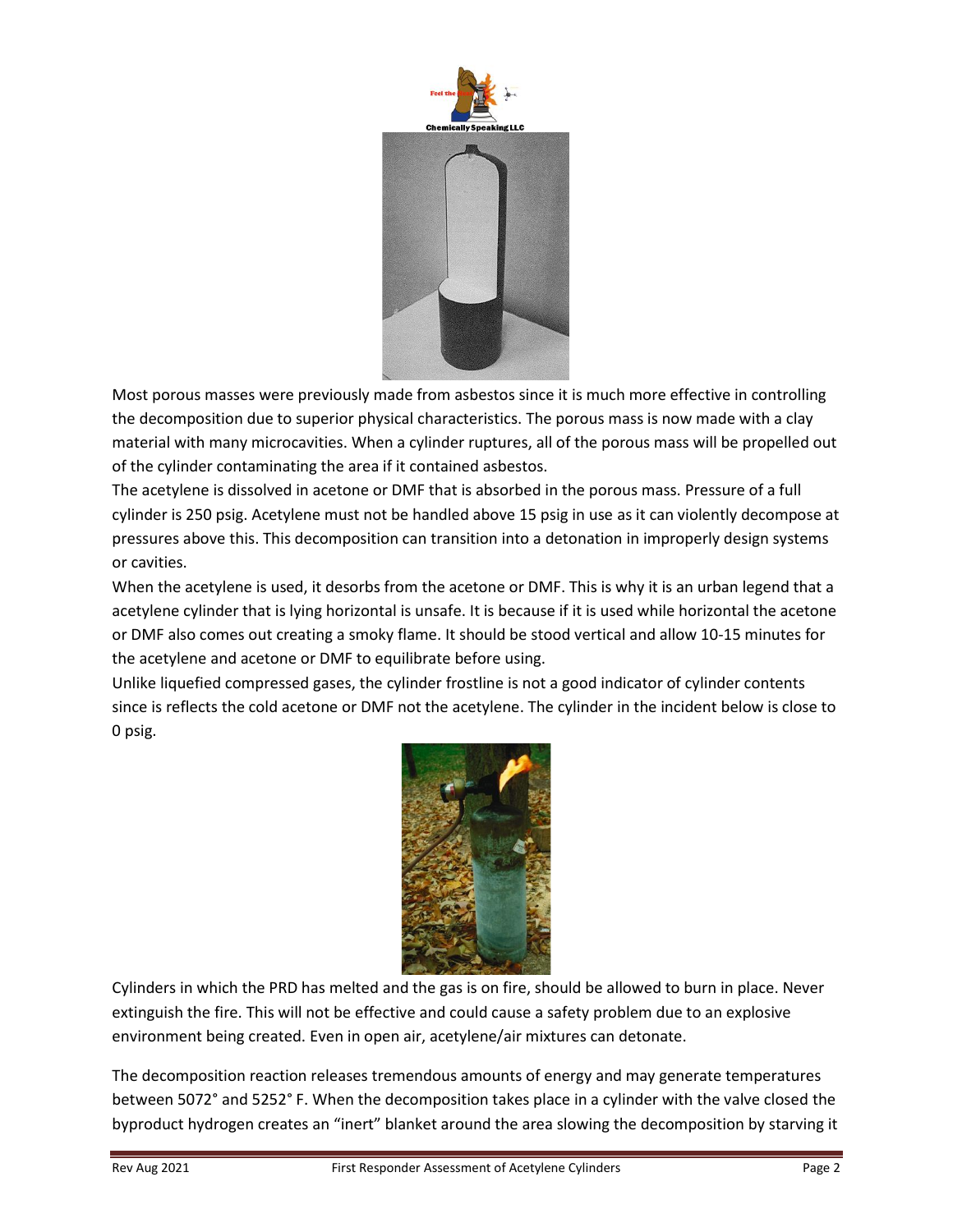![](_page_2_Picture_0.jpeg)

of acetylene. Absolutely no attempt should be made to reduce the pressure inside it by opening the cylinder valve, since to do so would be to set up a motion inside the cylinder which would draw fresh gas through the area of decomposition adding fuel to the decomposition. This was confirmed by Federal Institute of Material Research and Testing in Germany (BAM) testing.

![](_page_2_Figure_2.jpeg)

The decomposition becomes dangerous when the porous mass has shrunk or been damaged creating a void where the decomposition can continue uncontrolled. Since the reaction requires fresh acetylene the reaction rate is slow in the beginning since it relies on gas diffusion to bring in more acetylene to decompose. As it continues the temperature increases causing a larger void as well as increasing pressure in the cylinder. This continues until the cylinder ruptures which can sometimes be 24 hours after the reaction had been initiated. Firefighters have been injured or killed after the fire has been extinguished. This is why special ER procedures are in place for acetylene cylinders worldwide.

Testing has shown that cooling with a water spray for an hour is effective in quenching the reaction.

The following thermal imaging picture is an acetylene cylinder lying on its side with the valve pointed to the right. The hose stream had just been turned off and the top of the cylinder (right) dried in secs. The pressure buildup caused the cylinder to rupture at the top. The fusible metal (212°F) PRDs remained intact despite the pressure.

![](_page_2_Picture_6.jpeg)

### **Leaks**

It is dangerous to pressurize acetylene above 15 psig, this is why DOT specifically prohibits the use of a cylinder containment vessel in 49CFR173.3(d) since the cylinder is pressrized to 250 psig when full. The same is true for capping kits like the Cl<sub>2</sub> A kit. It is better to allow it to leak until empty or to flare it.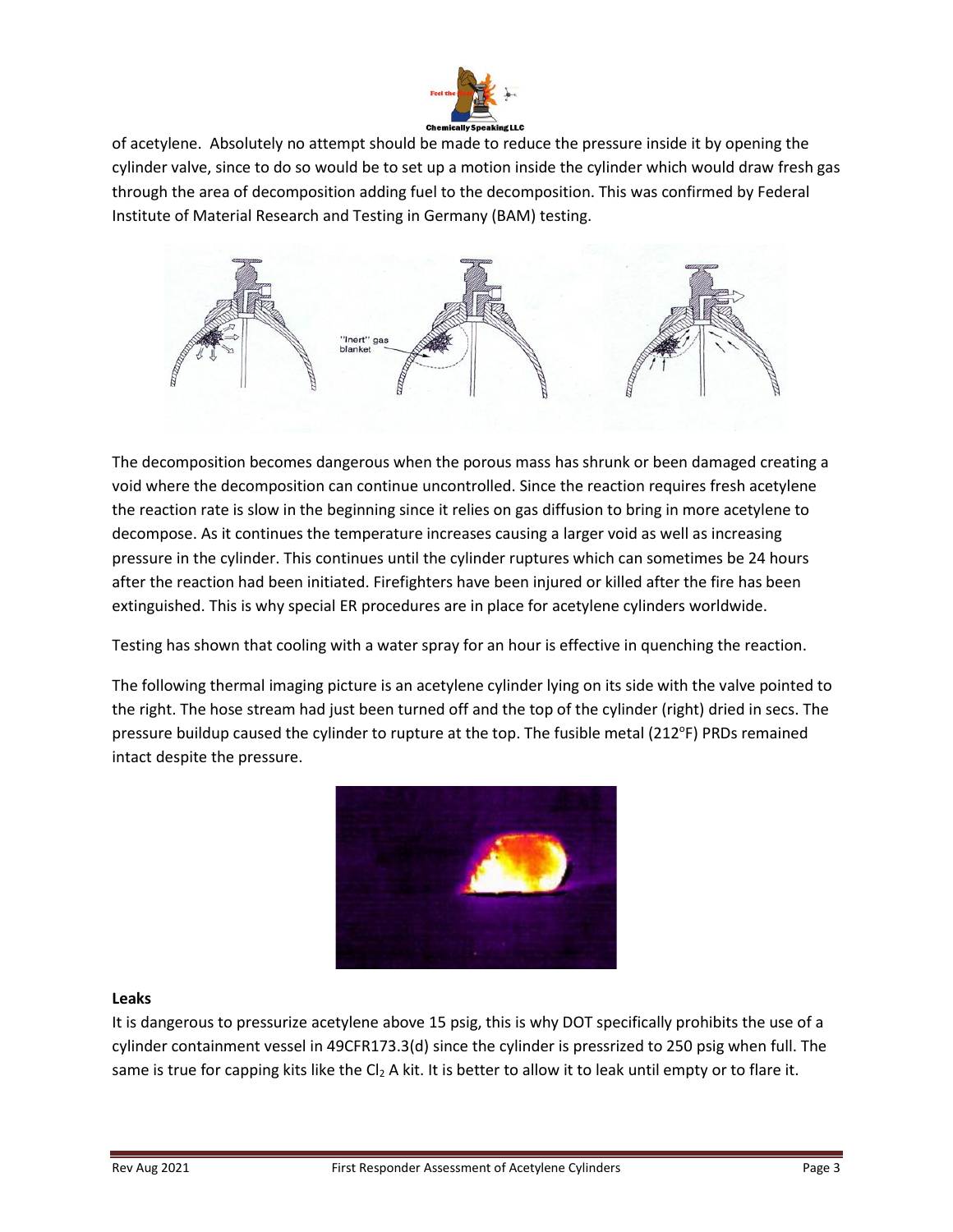![](_page_3_Picture_0.jpeg)

Acetylene is generated from calcium carbide which has high levels of arsenic, phosphorus and sulfur impurities. The arsine, phosphine or hydrogen sulfide will peg any H2S gas sensor. The garlic odor is the arsine and/or phosphine.

## **How much is in the cylinder?**

The only way to determine how much is in the cylinder is using a pressure guage from an acetylene regulator. Weight is not accurate since the weight of the acetone or DMF is not known. Typically it will be marked at full (250 psig) ¾ (188 psig) ½ (125 psig) ¼ (63 psig) @ 70°F. Higher temperatures will increase the pressure.

![](_page_3_Picture_4.jpeg)

## **Mobile Acetylene Trailers (MATS)**

To supply large volumes of acetylene for a cylinder fill or chemical manufaturing facility, MATS are used. These are open trailers with multiple acetylene cylinders mounted and attached to a common piping system.

![](_page_3_Picture_7.jpeg)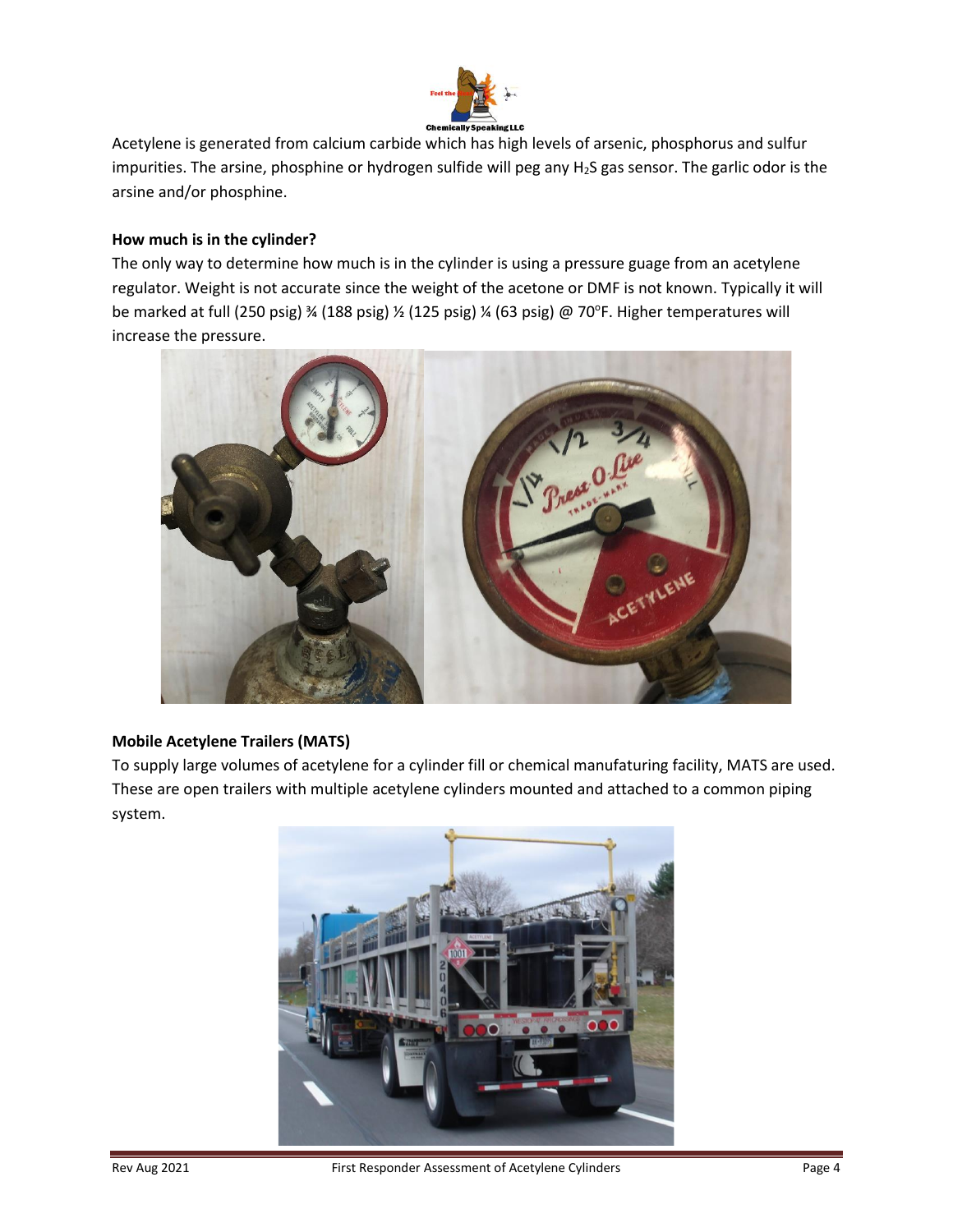![](_page_4_Picture_0.jpeg)

These have been involved in a number of significant facility or motor vehicle incidents. These must be approached with extreme caution as there can be multiple cylinder failures and fire. No effective method has been developed for these incidents other than flooding quantities of water from a distance to cool and prevent more cylinders from rupturing.

### **Physical Impact**

Can physical impact as a result of a cylinder being dropped or in a motor vehicle accident initiate a decomposition reaction?

It is not uncommon for a motor vehicle accident to spill many cylinders onto the roadway such as the incident below with a plumber's van

![](_page_4_Picture_5.jpeg)

Extensive Testing by BAM using explosives attached to the cylinder sidewall has concluded that there is not enough energy introduced during physical impact to initiate the decomposition reaction. In the 2 MATS trailer rollovers (2007 TX and 2008 LA) reviewed by the NSTB hundreds of cylinders were propelled out of the trailer, impacting the roadway. Half had their valves sheared and the released gas ignited. These were ignited likely due to sparks generated when the metal cylinder struck the ground or by static from the escaping gas. The flames impinged on other nearby cylinders causing the PRDs to melt to also vent. No cylinder ruptured due to a decomposition reaction in either incident.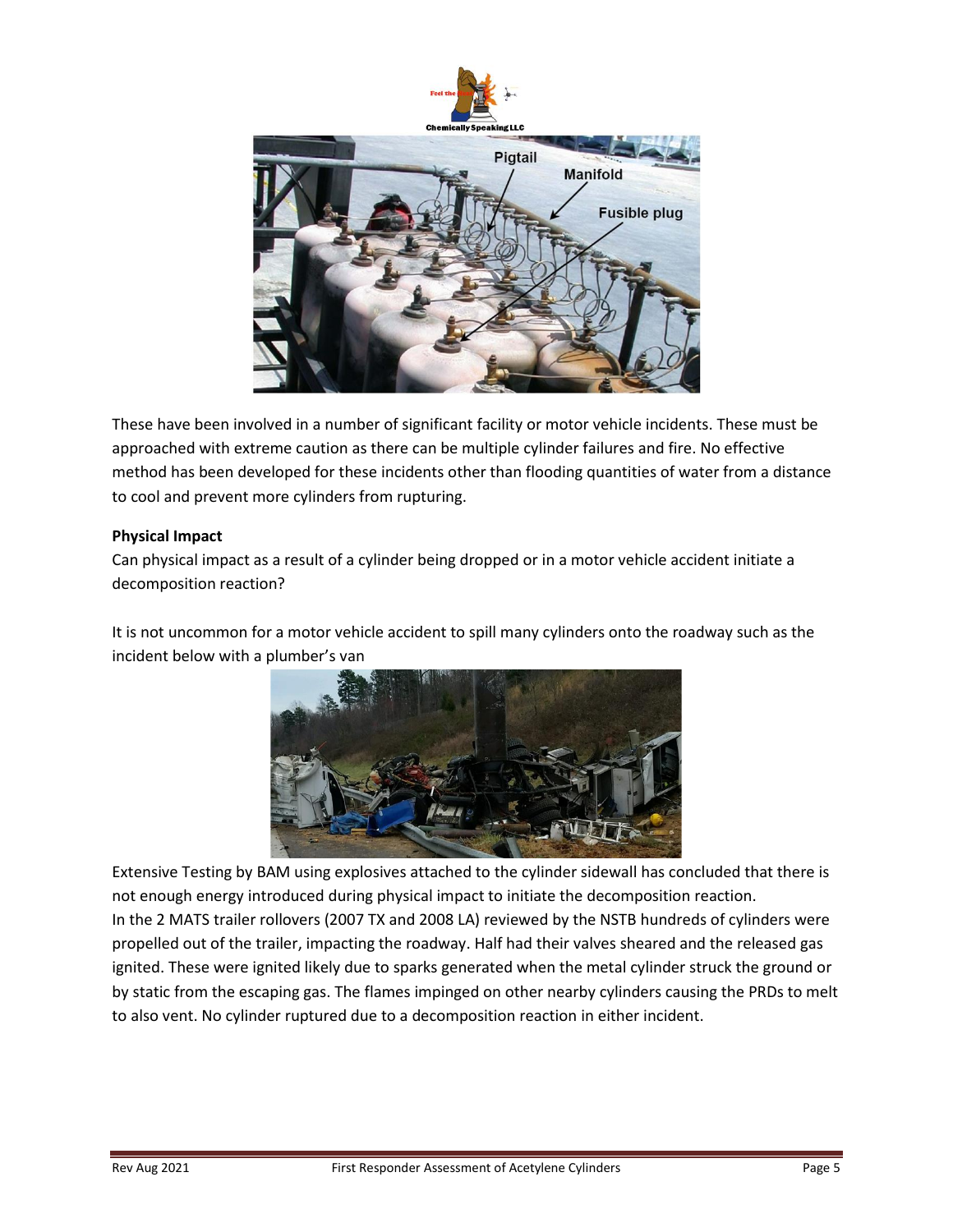![](_page_5_Picture_0.jpeg)

![](_page_5_Picture_1.jpeg)

### **After a fire**

Acetylene cylinders can be exposed to excessive temperatures during a fire as radiant heat and/or direct flame impingement. In a fully engulfing fire, the PRDs will melt and vent the contents, while direct flame impingement onto the sidewall of the cylinder may not melt the PRDs. This could initiate the decomposition reaction by softening the metal at that location and increasing the internal cylinder pressure. This could cause the cylinder wall to bulge out slightly from the porous mass creating a void where the decomposition reaction can continue after the fire is extinguished. A temperature > 662°F  $(350^{\circ}C)$  will initiate the decomposition reaction.

Visually assess the cylinder exterior. Is there bubbled paint (>500°F) or charred paint(750°F)? Any bulging of the cylinder? If you wet the cylinder in that area does it steam or immediately dry? All these are signs of a decomposition reaction within the cylinder that might be continuing. Immediately examine the cylinder with a thermal imaging camera and cool using a hose stream for an hour if any hot spots are found. As a best practice the cylinder is then put into a drum of water overnight. If the cylinder shows a uniform temperature and there are no hot spots there is no reaction going on within the cylinder.

During a fire if the PRDs melt the acetylene will have all vented, only acetone or DMF will remain in the cylinder. If the fire burned long enough the acetone or DMF will also have vaporized.

If they are nested tightly together on a pallet and there was a fire around it, first thermally image the cylinders on the perimeter because that's where it is more likely for radiant heat and/or flame impingement onto the cylinder walls. Then put a hose stream on them in place for an hour assuming that there might be an initiation point that cannot be seen between the cylinders. After an hour remove cylinders from the pallet and thermally image all around them for hot spots. While it is unlikely it is a safety practice to ensure no cylinder has a "hot" spot. If one is found water spray for an hour and recheck.

Even if the PRD is activated and flames are shooting out of the cylinder, the fire can create sufficient heat to cause an adjacent cylinder that is also venting to explode. The following pictures are from the 2007 Dallas MATS incident. All the cylinder PRDs on the cylinder collar have melted and are venting